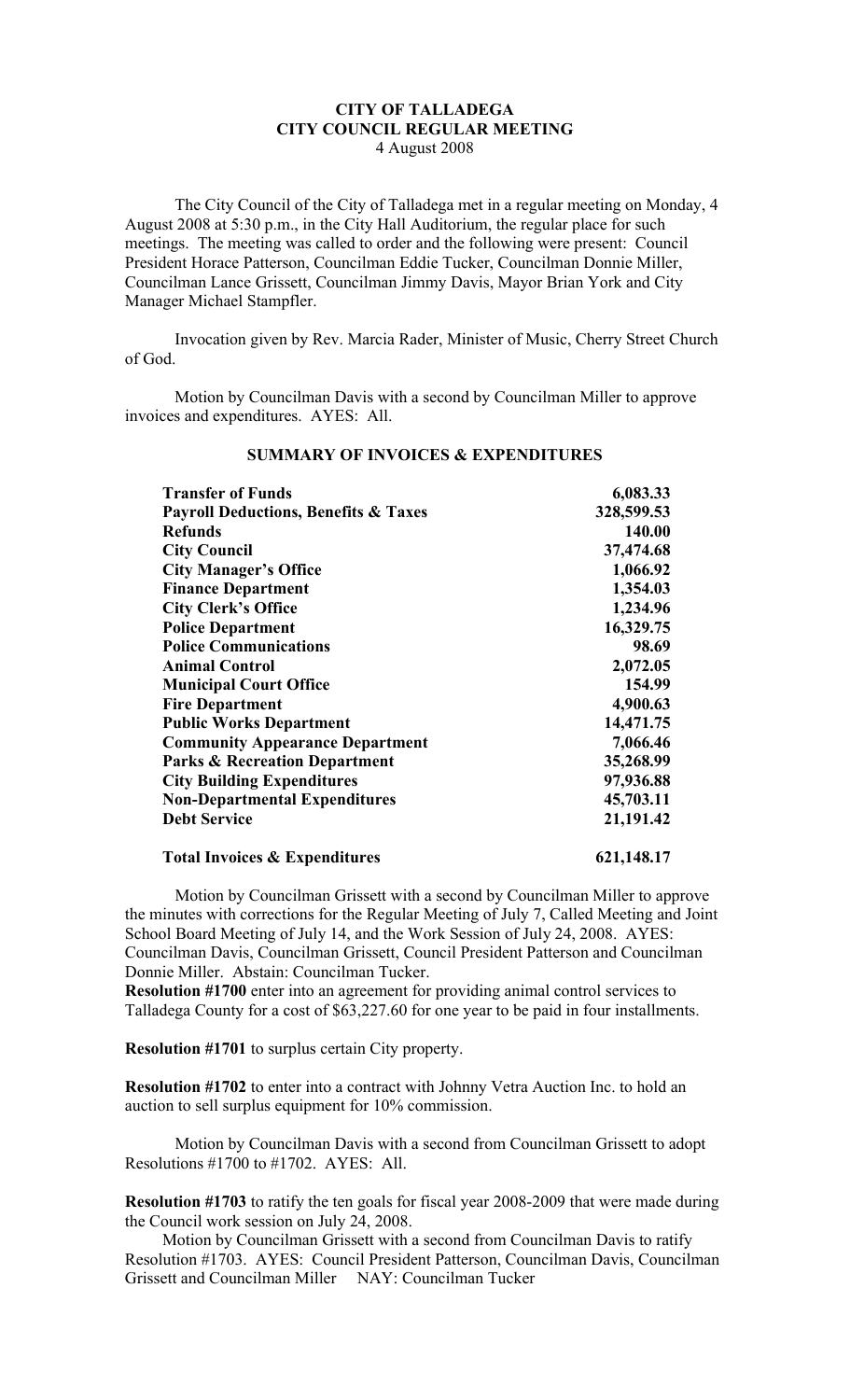**Ordinance #1642** shortening the length of time allowed to comply once served with a City notice to cut weeds/vegetations and correct other situations harboring mosquitoes to seven (7) days.

Motion by Councilman Grissett with a second from Councilman Davis for immediate consideration of Ordinance #1642. Roll Call. AYES: All.

Motion by Councilman Grissett with a second from Councilman Davis for reading of the heading only of Ordinance #1642. Roll Call. AYES: All.

**An ordinance repealing Ordinance #1562 in its entirety and requiring the cutting of weeds and other vegetation or other things and requiring correction of conditions favorable to harboring of mosquitoes or other insects of like kind or rodents; providing for the abatement of such conditions favorable to the harboring of such insects or rodents and to provide penalties for the violation thereof; pursuant to Sections 11-47-131 and 11-47-140 Code of Alabama, 1975, and Alabama Act 3000-774, and as may be amended.**

Motion by Councilman Grissett with a second by Councilman Davis for adoption of Ordinance #1642. Roll Call. AYES: All.

Motion by Councilman Davis with a second by Councilman Grissett to approve invoices and expenditures for the Water Department. AYES: Council President Patterson, Councilman Davis, Councilman Grissett and Councilman Miller, NAY: Councilman Tucker

## **Expenditures for July 24-31, 2008 \$ 247,785.13**

Motion by Councilman Davis with a second by Councilman Grissett to ratify the emergency purchase of a water meter for the Federal Correctional Institute. AYES: All.

City Manager updated the Council on the in-kind services provided to the Board of Education which includes the monthly appropriation, Pre-K program funding, garbage service, and work done by City's Departments totals \$127,450.62. This total does not include the value of the property recently deeded to the Board of Education for their bus depot and maintenance facility. The Manager suggested that all grading of that site be done by the Board of Education's engineer to insure it is done to specifications required for the maintenance facility project. The Alabama Department of Transportation has not given the City a date for the installation of the flashing school beacons on Highway 77. The flashing intersection light at South and Elm Street is operational as requested and ready for the start of school. The ownership of the Mary H. Dumas stadium, according to historical documents in the City Clerk's office, indicated that it is Board of Education property.

Status report was presented for the Bemiston Recreation Center CDBG grant. ADECA considers the project closed.

City Manager requested some time (30 days) to fully review and address the Brecon Recreation Center situation.

As summation of the written comments from the July 17 Town Meeting was presented to the council.

A copy of the County Commission's resolution to support the City's efforts to enforce parking regulations in the vicinity of the Square and its expectations that County employees comply with such regulations.

Councilman Davis announced that the Armstrong/Osborne Public Library now has Wifi. Councilman Davis indicated that another joint meeting with the Board of Education needed to be set up. Possible locations would be the Library, Ritz Theater or the Mabra Center and that a list of topics or request for statistics would be given to